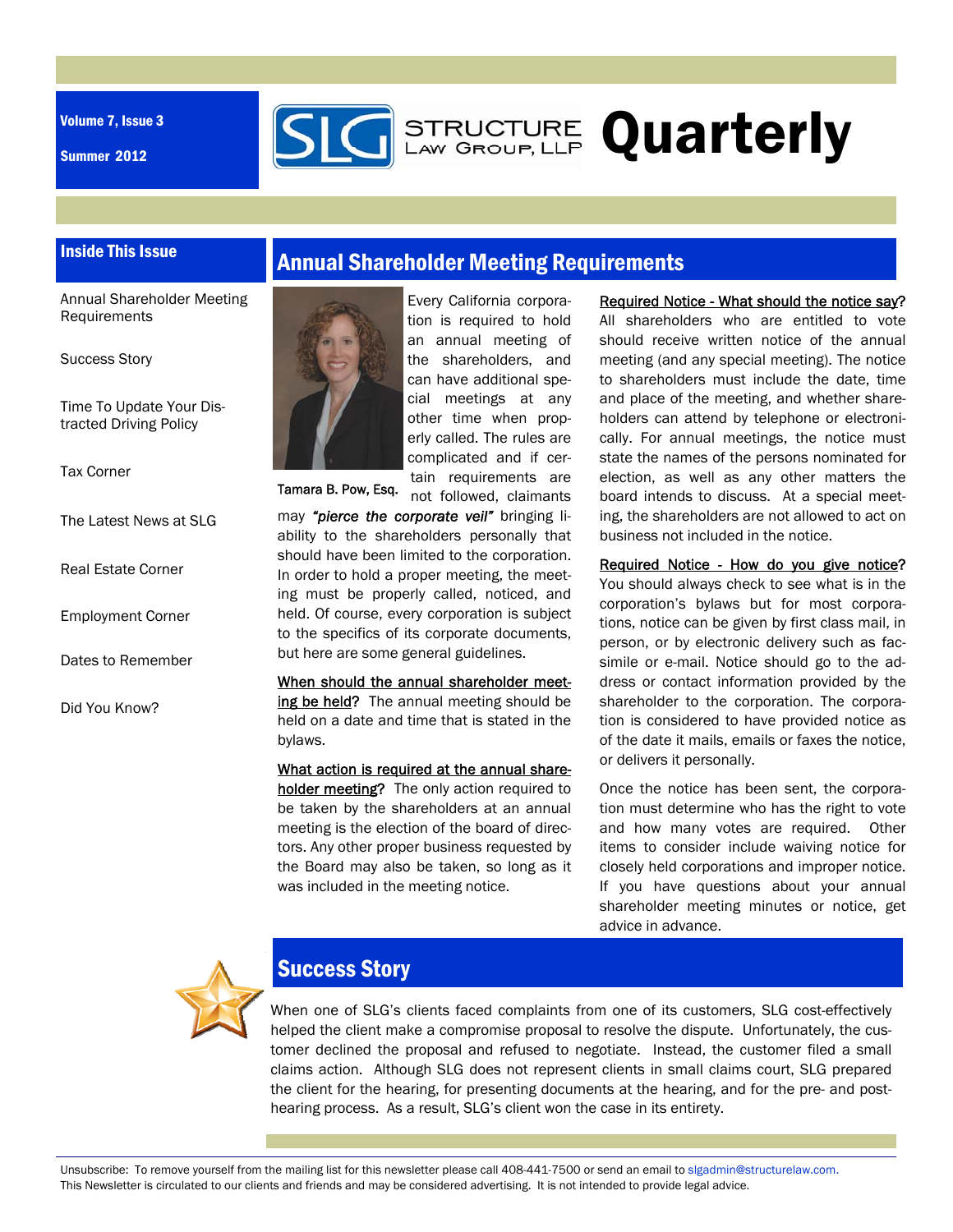## Time To Update Your Distracted Driving Policy

In light of recent lawsuits against companies whose employees were involved in car accidents while using a cell phone, many employers are updating their distracted driving policies. Once an employee is involved in an accident, it is now routine for the employee's cell phone records to be pulled. Courts are ruling against people who are talking or texting while driving, including those who are talking on a cell phone while using a hands free device, which is still legal in most states.

For example, a Texas jury recently handed down a \$21 million verdict against Coca-Cola for a case where a car was hit by a Coca-Cola employee driving a company vehicle while talking on a hands-free device. The lawsuit alleged that Coca-Cola's cell phone policy for company drivers was vague and ambiguous.

In addition, many counties in California have recently cracked down on tickets for distracted driving, including cell phone use and texting while driving.

In light of the above, now is a good time to look at revising your company policy on distracted driving.

Some items to consider in your company policy include:

tion or stopped at a traffic light.



- No use of a personal or company hand—held cell phone while operating a company vehicle whether the vehicle is in mo-
	- Answering or making phone calls, reading or responding to emails, instant messages and text messages relating to company business are also prohibited.
	- If an employee must use a cell phone, they are required to pull over to the side of the road or another safe location.
	- Finally, some companies may want to consider prohibiting their employees from eating, putting on makeup and reading while driving a company owned vehicle.

If you have any questions regarding writing or revising your company's distracted driving policy, please do not hesitate to contact our office.

### Tax Corner



#### Employees Can Deduct Short-Term Local Lodging Costs

According to new IRS regulations, employees can deduct short-term local lodging costs as a business expense. The lodging must be necessary to participate in business meetings, training activities or other business functions of the employer. If the costs are paid by the employer or reimbursed to the employee, then the amounts are not included in the employee's income. To qualify, the stays must be for five days or less and cannot take place more often than once a quarter. An overnight hotel stay in conjunction with attendance at an employer's team building exercise is an example. Stays at extravagant hotels, or hotel stays to avoid a long commute, are excluded. In those cases, the employer's payment is taxable income. *Source: Kiplinger Tax Letter Vol. 87, No. 9, April 27, 2012.* 

#### Make Sure Your Short Sale or Foreclosure Is Complete Before Year End

The exclusion for cancellation of debt (also known as COD) income from a qualified principal residence is scheduled to expire on December  $31<sup>st</sup>$  of this year. If the government does not choose to extend the exclusion, and a property is not foreclosed on or sold by short sale by the end of the year, the exclusion no longer applies. The only way to qualify for the exclusion after December 31st, may be insolvency. Under this method, a taxpayer may exclude from income a discharge of indebtedness that occurs while the taxpayer is insolvent, up to the amount by which he or she is insolvent.

Currently between January 1, 2007 and January 1, 2013, a taxpayer may exclude from income up to \$2 million of COD income from the discharge of qualified principal residence indebtedness. In California, qualified principal residence indebtedness is limited to \$800,000 instead of the \$2 million allowed under federal law, and the maximum California COD income exclusion is limited to \$500,000. *Source: Spidell's California Taxletter, Vol. 34.5, May 1, 2012.*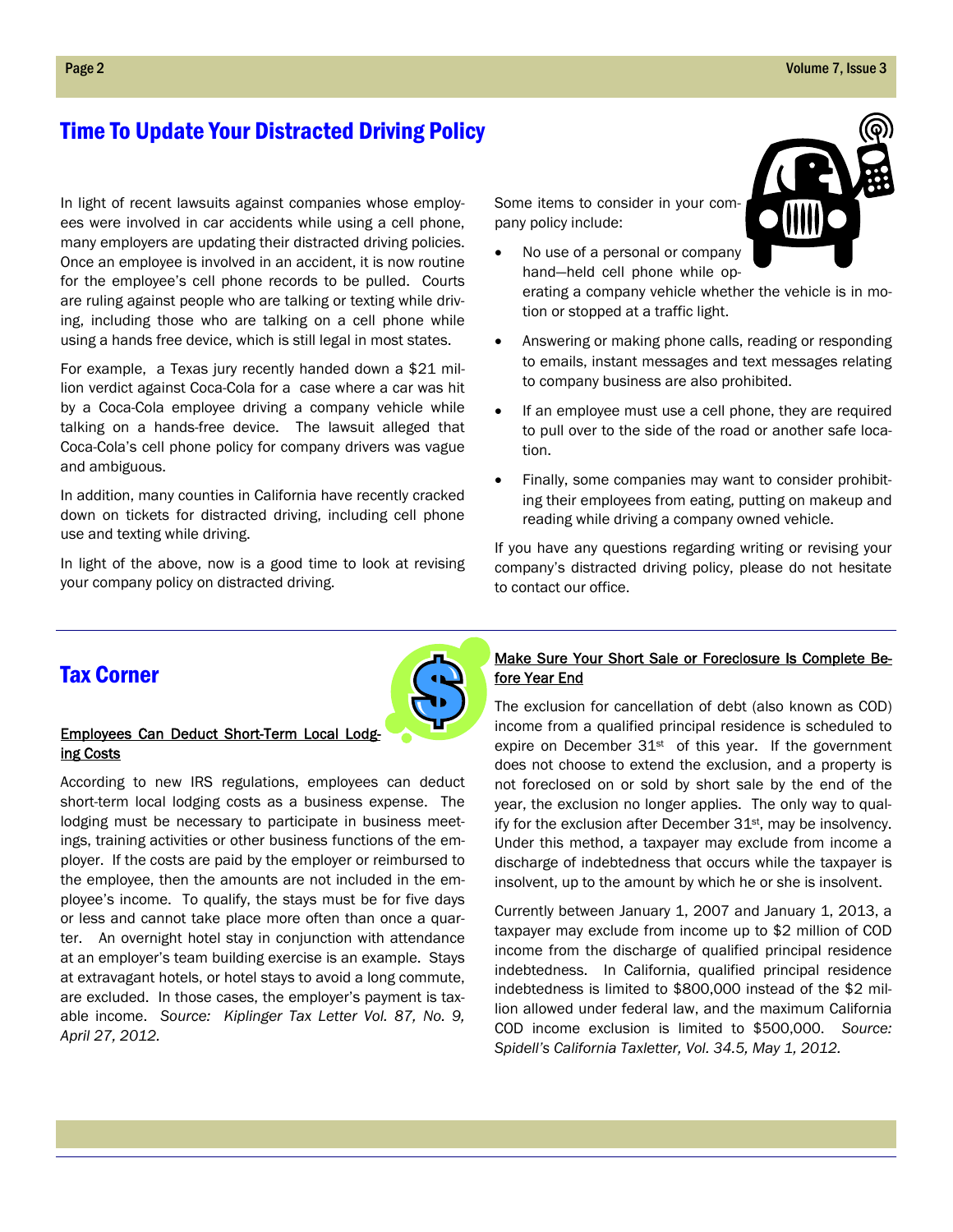# The Latest News At



#### SLG Welcomes Jack Easterbrook



We are very excited to announce that John (Jack) Easterbrook has joined our firm as a debt financing, creditor's rights and insolvency attorney. Jack represents financial institutions, business entities and individuals in matters concerning commercial financing, real estate transactions, creditor's rights, contract matters and insolvency. His practice includes documenting complex

Jack W. Easterbrook, debt transactions, usually secured by real Esq.

property, intellectual property or business assets. The attorneys in our firm have re-

lied on his expertise in the past. It is very exciting to have him in-house now so that his services can be easily provided to our clients.

Jack joins us from Silicon Valley Law Group in San Jose. He has also worked at to other large law firms in Silicon Valley. Before entering the legal industry, Jack worked for Wells Fargo in commercial lending and management positions. Jack has represented many commercial banks. His background in commercial lending gives him the ability to better understand and be responsive to the needs of clients, including banking institutions.

He received his J.D. from Santa Clara University and an MBA from U.C. Berkeley. He frequently publishes articles and he also received the distinguished AV Peer Review Rating of 5.0 out of 5.0 from Martindale-Hubbell®. Jack can be reached by phone at  $(408)$   $441-7500$  or by email at jwe@structurelaw.com.

# It's A Boy!

Krystle Warren gave birth to her second son in May, Blake Warren. Krystle is currently out on maternity leave. Congratulations to Krystle and her family!



## Real Estate Corner

#### Moving Into A Rental House Acquired In A Like-Kind Swap Won't Trigger Tax.

A couple recently sold an apartment house and used the proceeds to buy a

single family house which they intended to rent out. After eight months they were unable to rent out the property and were forced to sell their primary house and move into the rental house.

According to the IRS, this proved that the couple never intended to hold the rental house for rental purposes. When personal use property is acquired, like-kind-swap treatment is barred, so the IRS said the couple was not able to defer the gain on the apartment house. The Tax Court ruled against the IRS because the couple made efforts to rent out the house and moved in only as a last resort. *Source: Kiplinger Tax Letter Vol. 87, No. 9, April 27, 2012*

## Employment Corner

#### Social Media Policies

Social media is a large part of the daily lives of many employees. Because of this, many employers now have social media policies in place.



The National Labor Relations Board (NLRB) recently released a report on social media policies. In particular, these policies are found to be unlawful if they interfere with the rights of employees under the National Labor Relations Act to discuss concerted activities such as wages or working conditions with co-workers.

Employers should avoid overbroad and ambiguous prohibitions that could be considered to prohibit such conduct. Consider including examples in your company policy so that employees can clearly understand the type of conduct that is prohibited. In addition, most social media policies should clearly indicate that any prohibition is not meant to interfere with employee rights under the National Labor Relations Act.